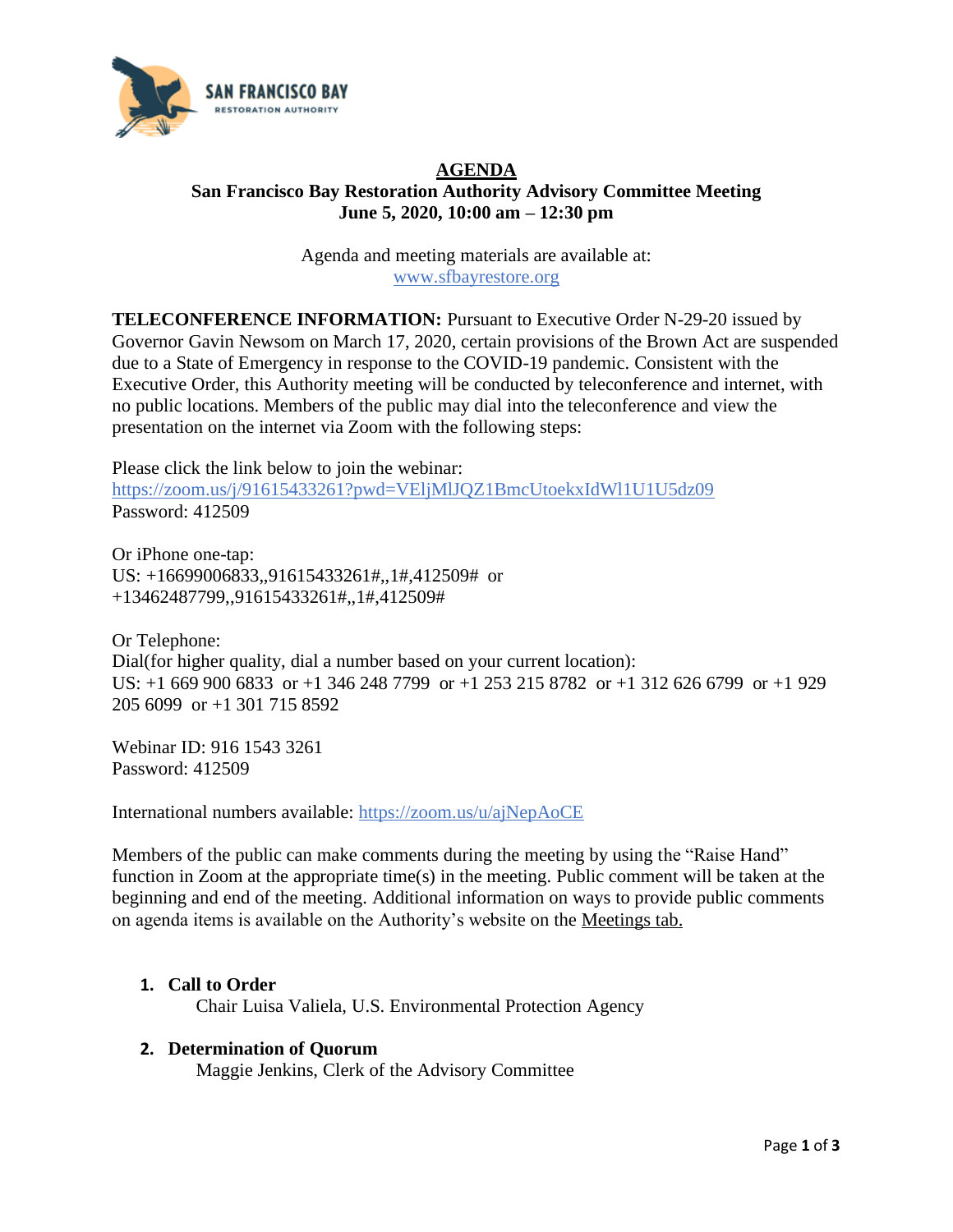

### **3. Public Comment**

Each speaker is allowed three minutes.

### **4. Approval of Advisory Committee (AC) Meeting Minutes of December 13, 2019 (Action)**

**Item 4:** Draft Meeting Minutes for December 13, 2019 **Attachment 1:** Discussion of Need for Targeted Project Selection

#### **5. Chair and Vice Chair's Report (Information)**

#### **6. Staff Work to Date to Address Equity Recommendations from the Advisory Committee (Information)**

Jessica Davenport, Deputy Program Manager **Item 6:** Presentation on Incorporation of Equity Recommendation from the Advisory **Committee** 

#### **7. Recommendations on Next Steps for Economically Disadvantaged Communities (EDCs) (Action)**

Dr. Ana Alvarez, EDC Ad Hoc Subcommittee Lead **Item 7A:** Presentation on Equity Recommendations **Item 7B:** Report of the Ad Hoc Subcommittee on Recommendations to Benefit Economically Disadvantaged Communities (Revised) **Appendix 1:** Ad Hoc Subcommittee on EDCs Meeting Notes, February 15, 2019 **Appendix 2:** Ad Hoc Subcommittee on EDCs Meeting Notes, August 30, 2019 **Appendix 3:** Ad Hoc Subcommittee on EDCs Meeting Notes, September 19, 2019

# **8. Update on the Annual Report (Information)**

Taylor Samuelson, Public Information Officer **Item 8:** Annual Report of the San Francisco Bay Restoration Authority, Fiscal Year 2018-2019

#### **9. EcoAtlas Dashboard for Performance Measures (Information)**

Maggie Jenkins, Sea Grant Fellow, State Coastal Conservancy Cristina Grosso, San Francisco Estuary Institute **Item 9:** EcoAtlas Dashboard Presentation

- **10. Wetlands Regional Monitoring Program Update (Information)** Heidi Nutters, San Francisco Estuary Partnership **Item 10:** Wetlands Regional Monitoring Program Presentation
- **11. Brainstorming Session on AC Priorities for Fiscal Year 2020-2021 (Information)** Chair Luisa Valiela